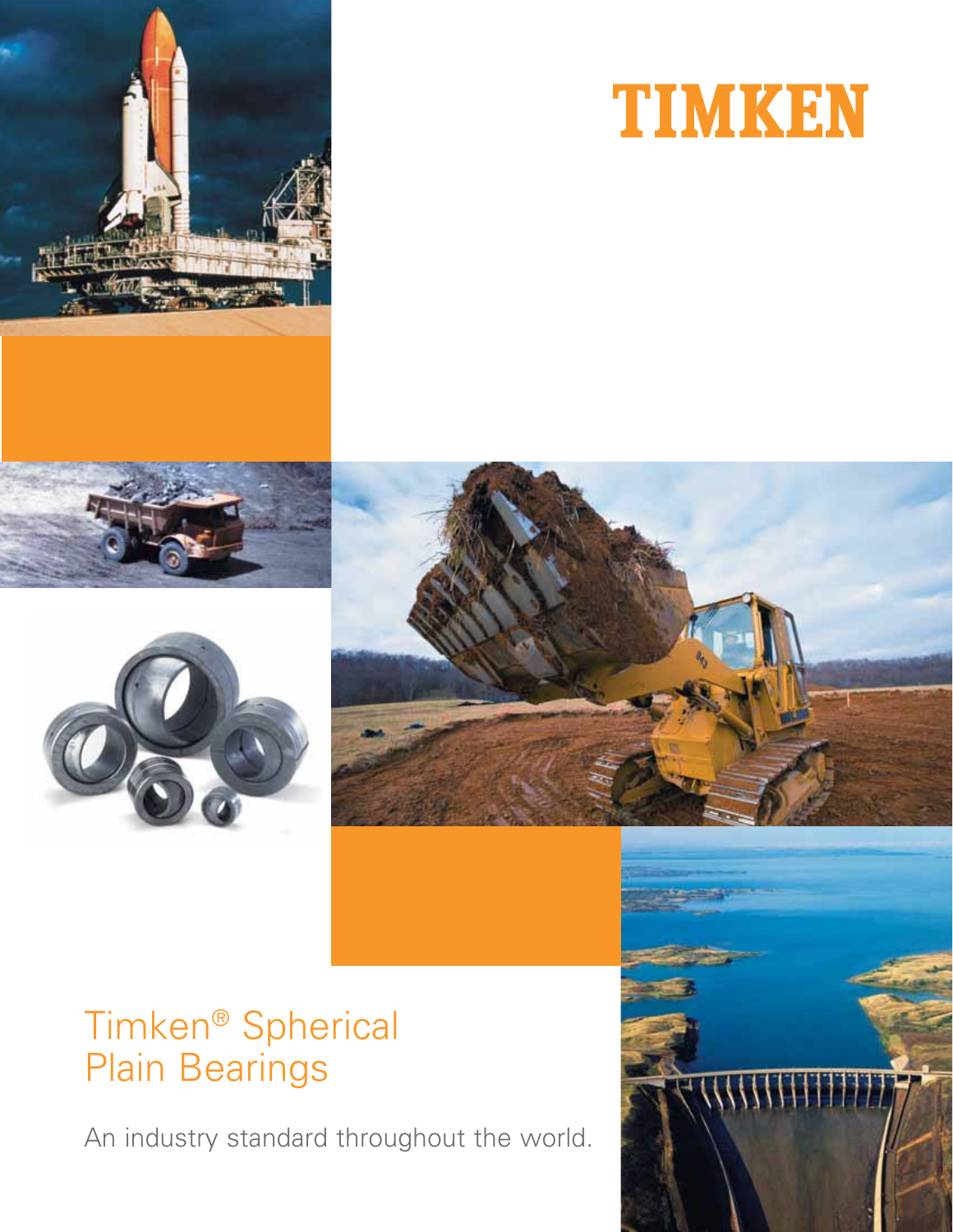

From construction and mining to drawbridges, actuators and even the space shuttle crawler, Timken® spherical plain bearings have been a staple in many industrial applications for nearly 75 years. Timken offers a full spherical plain portfolio and supports it with industry-leading technical support, allowing customers to help maximize the performance of their equipment.

Spherical plain bearings are designed to carry radial and axial loads in a small envelope, and are ideal for static and oscillatory applications where moderate misalignment may exist. The bearing design consists of a spherically ground inner ring housed in a mating outer ring without any rolling elements. These bearings offer the following advantages:

- Rings manufactured from hardened steel help to deliver consistent, reliable performance.
- Phosphate-treated rings coated with molybdenum disulfide (MoS2) minimize friction of contacting surfaces.
- Simplified housing and shaft designs reduce installation time.
- Designs that accommodate misalignment result in superior performance for low-frequency oscillating applications.

### **A Complete Product Offering.**

Available in metric and inch sizes from 12.7 millimeter to 600 millimeter bore (.5 inch to 23.622 inches), spherical plain bearings are offered in standard, heavy-duty or sealed versions, and feature a single- or double-fractured outer race. By leveraging its knowledge of materials science and precision manufacturing, Timken also produces special designs, such as extended inner rings, lubrication holes and grooves, and special materials to reduce friction and handle shock loading. These features help to enhance the bearing's performance, especially in unique operating environments.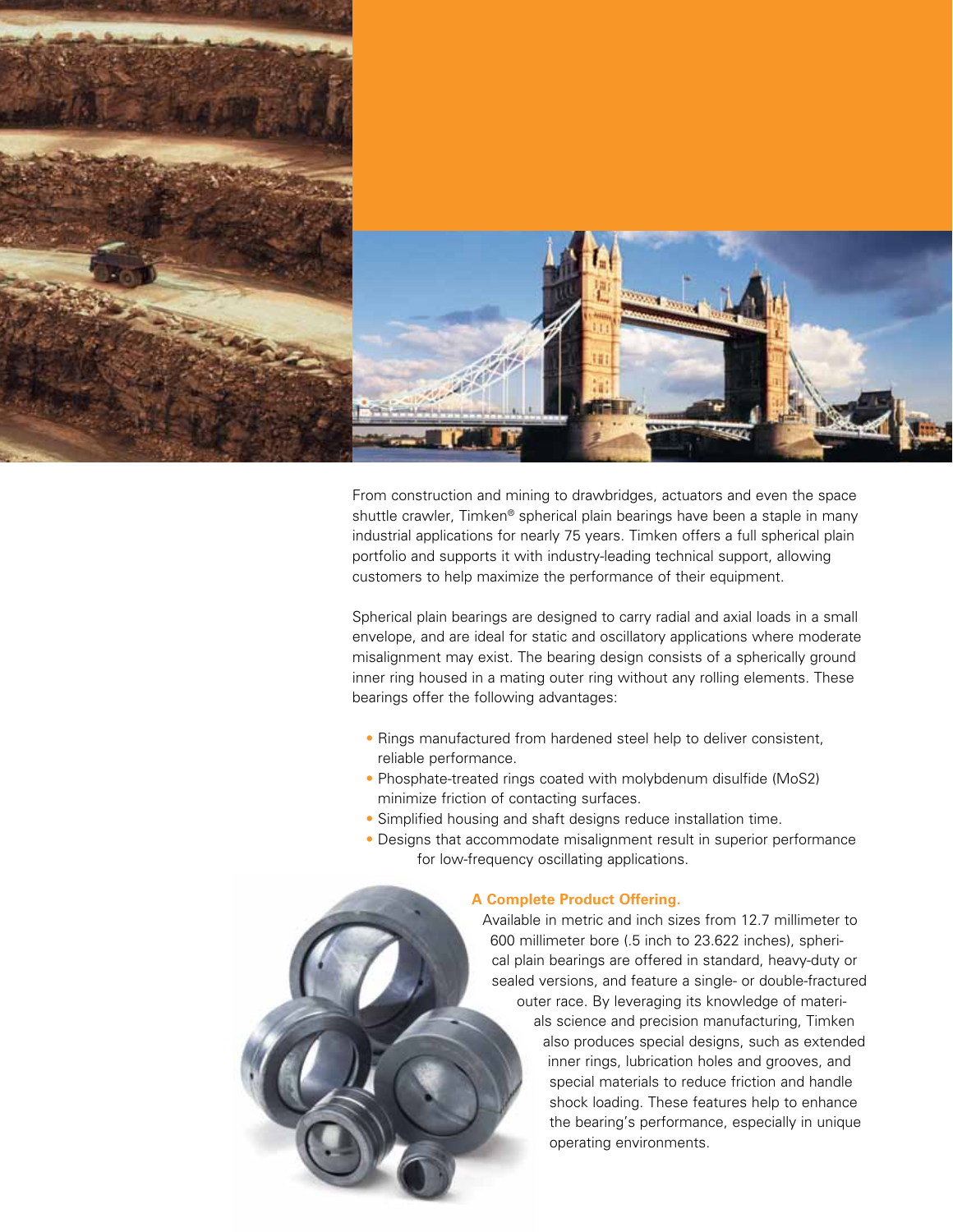## Timken® Spherical Plain Bearing Nomer



One-, two- or three-digit "series" number. For inch series, the number indicates the nominal bore size (e.g., 10 is 1.00 in.) or an approximate bore size (e.g., 17 is 1.75 in.).

For metric series, the number indicates the exact bore size (e.g., 40 is 40mm).

One-, two- or three-digit number. For inch series, the number indicates the exact bore size in 1/16th of an inch (e.g., 12 refers to 12/16 in., which is a 3/4-in. bore).

For metric series, the number indicates the exact outside diameter size (e.g., 62 is 62mm).

| <b>SF</b> spherical plain type (radial inch);<br>single-fractured outer ring                     |
|--------------------------------------------------------------------------------------------------|
| <b>SFH</b> spherical plain type (radial inch);<br>single-fractured outer ring, wide inner ring   |
| <b>SBB</b> spherical plain type (radial inch);<br>double-fractured outer ring                    |
| <b>SBT</b> spherical plain angular contact type (radial inch)                                    |
| <b>FS</b> spherical plain type (radial metric);<br>single-fractured outer ring                   |
| <b>FSH</b> spherical plain type (radial metric);<br>single-fractured outer ring, wide inner ring |

### **Seal Designator:**

**TT** reinforced rubber seals

**SS** synthetic resin seals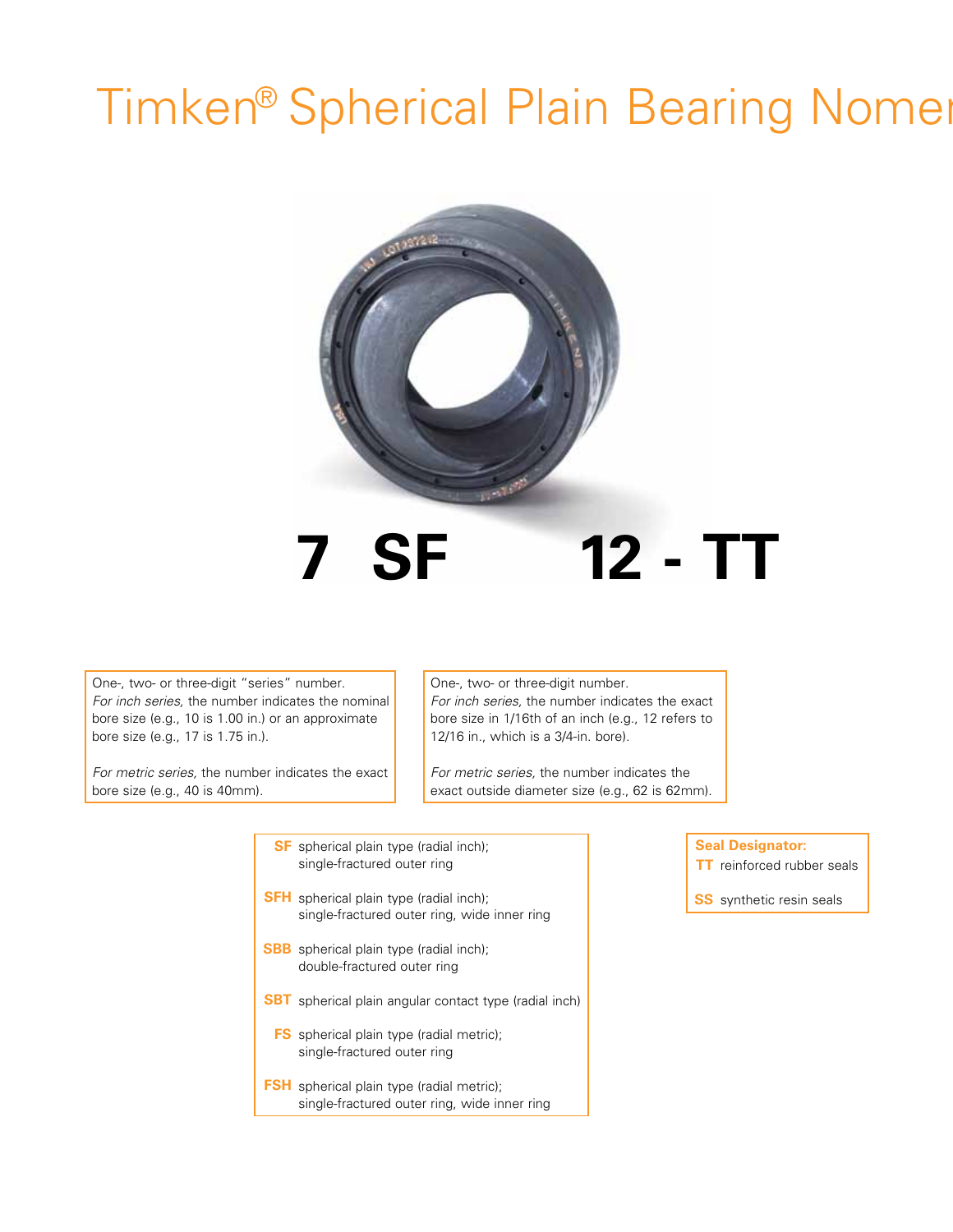# nclature and Interchange

|             | <b>TIMKEN</b>               | <b>SKF</b>                     | <b>RBC</b>                           |
|-------------|-----------------------------|--------------------------------|--------------------------------------|
|             | 100FS150                    | GE100ES                        | <b>MB100</b>                         |
|             | 10SBT16                     | GAZ100SA                       | <b>B16SA</b>                         |
|             | 10SF16                      | GEZ100ES                       | <b>B16L</b>                          |
|             | 10SF16TT                    | GEZ100ES-2RS                   | B16LSS                               |
|             | 110FS160                    | GF110FS                        | MB110                                |
|             | 120FS180                    | <b>GE120ES</b>                 | <b>MB120</b>                         |
|             | 12FS22<br>12SBT20           | GE12ES<br>GAZ104SA             | <b>MB12</b><br>B <sub>20</sub> SA    |
|             | 12SF20                      | GEZ104ES                       | <b>B20L</b>                          |
|             | <b>12SF20TT</b>             | GEZ104ES-2RS                   | B <sub>20</sub> LSS                  |
|             | 13SBT22                     | GAZ106SA                       | B22SA                                |
|             | 13SF22                      | GEZ106ES                       | <b>B22L</b>                          |
|             | 140FS210<br>15FS26          | GE140ES<br>GF15FS              | MB140<br><b>MB15</b>                 |
|             | 15SBT24                     | GAZ108SA                       | B24SA                                |
|             | 15SF24                      | GEZ108ES                       | <b>B24L</b>                          |
|             | 15SF24TT                    | GEZ108ES-2RS                   | B24LSS                               |
|             | 160FS230                    | <b>GE160ES</b>                 | MB160-9L                             |
|             | <b>17SF28</b>               | GEZ112ES                       | <b>B28L</b>                          |
|             | <b>17SF28TT</b><br>180FS260 | GEZ112ES-2RS<br><b>GE180ES</b> | B <sub>28</sub> LSS<br>MB180-90      |
|             | 200FS290                    | <b>GE200ES</b>                 | MB200-9L                             |
|             | 20FS35                      | GE20ES                         | MB20                                 |
|             | 20SBT32                     | GAZ200SA                       | B32SA                                |
|             | 20SF32                      | GEZ200ES                       | B321                                 |
|             | 20SF32TT                    | GEZ200ES-2RS                   | B32LSS                               |
|             | 220FS320<br>22SBT36         | GE220ES<br>GAZ204SA            | MB220-9L<br>B36SA                    |
|             | 22SF36                      | GEZ204ES                       | <b>B36L</b>                          |
|             | 22SF36TT                    | GEZ204ES-2RS                   | B36LSS                               |
|             | 240FS340                    | GE240ES                        | MB240-9L                             |
| Part Number | 25SBT40                     | GAZ208SA                       | B40SA                                |
|             | 25SF40                      | GEZ208ES                       | B40L                                 |
|             | 25SF40TT<br>260FS370        | <b>GEZ208ES-2RS</b><br>GE260ES | B40LSS<br>MB260-9L                   |
|             | 27SBT44                     | GAZ212SA                       | B44SA                                |
|             | 27SF44                      | GEZ212ES                       | <b>B44L</b>                          |
|             | 280FS400                    | GE280ES                        | MB280-9L                             |
|             | 300FS430                    | GE300ES                        | MB300-9L                             |
|             | 30FS47<br>30SF48            | GE30ES<br>GEZ300ES             | <b>MB30</b><br>B48L                  |
|             | 30SF48TT                    | GEZ300ES-2RS                   | B48LSS                               |
|             | 32SBT52                     | GAZ304SA                       | B52SA                                |
|             | 32SF52                      | GEZ304ES                       | <b>B52L</b>                          |
|             | 35FS55                      | GE35ES                         | MB35                                 |
|             | 35SF56                      | GEZ308ES                       | <b>B56L</b>                          |
|             | 35SF56TT<br>37SF60          | GEZ308ES-2RS<br>GEZ312ES       | B56LSS<br><b>B60L</b>                |
|             | 40FS62                      | GE40ES                         | MB40                                 |
|             | 40SBT64                     | GAZ400SA                       | B64SA                                |
|             | 40SF64                      | GEZ400ES                       | B64L                                 |
|             | 40SF64TT                    | GEZ400ES-2RS                   | B64LSS                               |
|             | 45FS68                      | GE45ES                         | MB45                                 |
|             | 45SBB72<br>50FS75           | GEZ408ES<br>GE50ES             | B72-9L<br>MB50                       |
|             | 50SBB80                     | GEZ500ES                       | B80-9L                               |
|             | 50SBB80TT                   | GEZ500ES-2RS                   | B80-9LSS                             |
|             | 5SF8                        | GEZ008ES                       | B8L                                  |
|             | 60FS90                      | GE60ES                         | MB60                                 |
|             | 60SBB96                     | GEZ600ES                       | B96-9L                               |
|             | 60SBB96SS<br>6SF10          | GEZ600ES-2RS<br>GEZ010ES       | <b>B96-9LSS</b><br>B <sub>10</sub> L |
|             | 70FS105                     | GE70ES                         | MB70                                 |
|             | 70FSH120                    | GEH70ES                        | <b>MBH7080</b>                       |
|             | 7SBT12                      | GAZ012SA                       | B12SA                                |
|             | 7SF12                       | GEZ012ES                       | <b>B12L</b>                          |
|             | 7SF12TT                     | GEZ012ES-2RS                   | B <sub>12</sub> LSS                  |
|             | 80FS120                     | GE80ES                         | <b>MB80</b>                          |
|             | 8SF14<br>90FS130            | GEZ014ES<br>GE90ES             | B14L<br><b>MB90</b>                  |
|             |                             |                                |                                      |

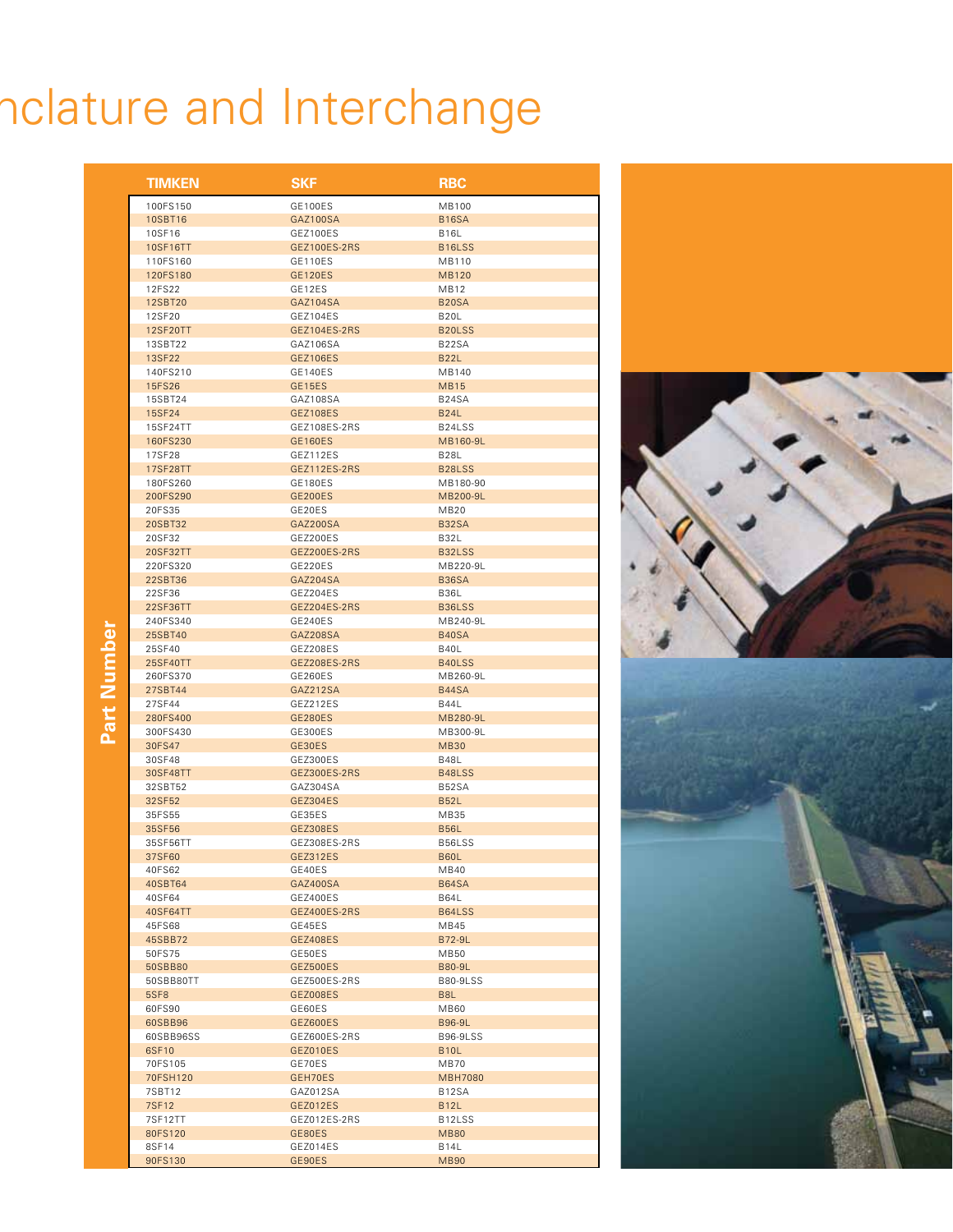

### SF and FS TYPES – radial spherical plain bearings

Timken SF and FS spherical plain bearings are designed primarily to carry radial loads and handle moderate misalignment. The outer ring is usually fractured axially in one place, parallel to its axis, to permit assembly of the bearing rings. This design can also be supplied with doublefractured outer rings (designation SBB) for easier assembly in an application. The SF type is designed to inch dimensions, while the FS type is a metric-designed series. Timken also manufactures sealed versions of these bearings.

#### TYPES SF…TT, SF…SS, FS…TT, FS…SS

These bearings are dimensionally interchangeable and have the same general characteristics as the SF and FS series, but with the addition of lip seals. These seals are securely retained in the outer ring and withstand high grease

pressures during relubrication. The use of lip seals not only assures full distribution of the lubricant to all bearing surfaces, but also protects the spherical surfaces from external contamination. SF…TT and FS…TT designs incorporate two reinforced, molded rubber seals, whereas the SF…SS and FS…SS designs are assembled with synthetic resin seals. Operating temperatures of the seals should not exceed 212 degrees Fahrenheit (100 degrees Celsius).

**SF...TT design**

**SF design**

**SBDT design**

lubricating holes and grooves in the outer ring for easy relubrication through the housing. These designs allow for thrust loading and some misalignment. The SBT type is designed for single-direction thrust loading while the SBDT type can accommodate thrust loading in two directions. Also, the raceways are hemispherical, and the rings are designed to provide maximum spherical raceway contact in the axial direction, which results in reliable and durable performance.

SBT and SBDT TYPES – angular contact thrust spherical plain bearings Timken SBT and SBDT angular contact thrust spherical plain bearings feature